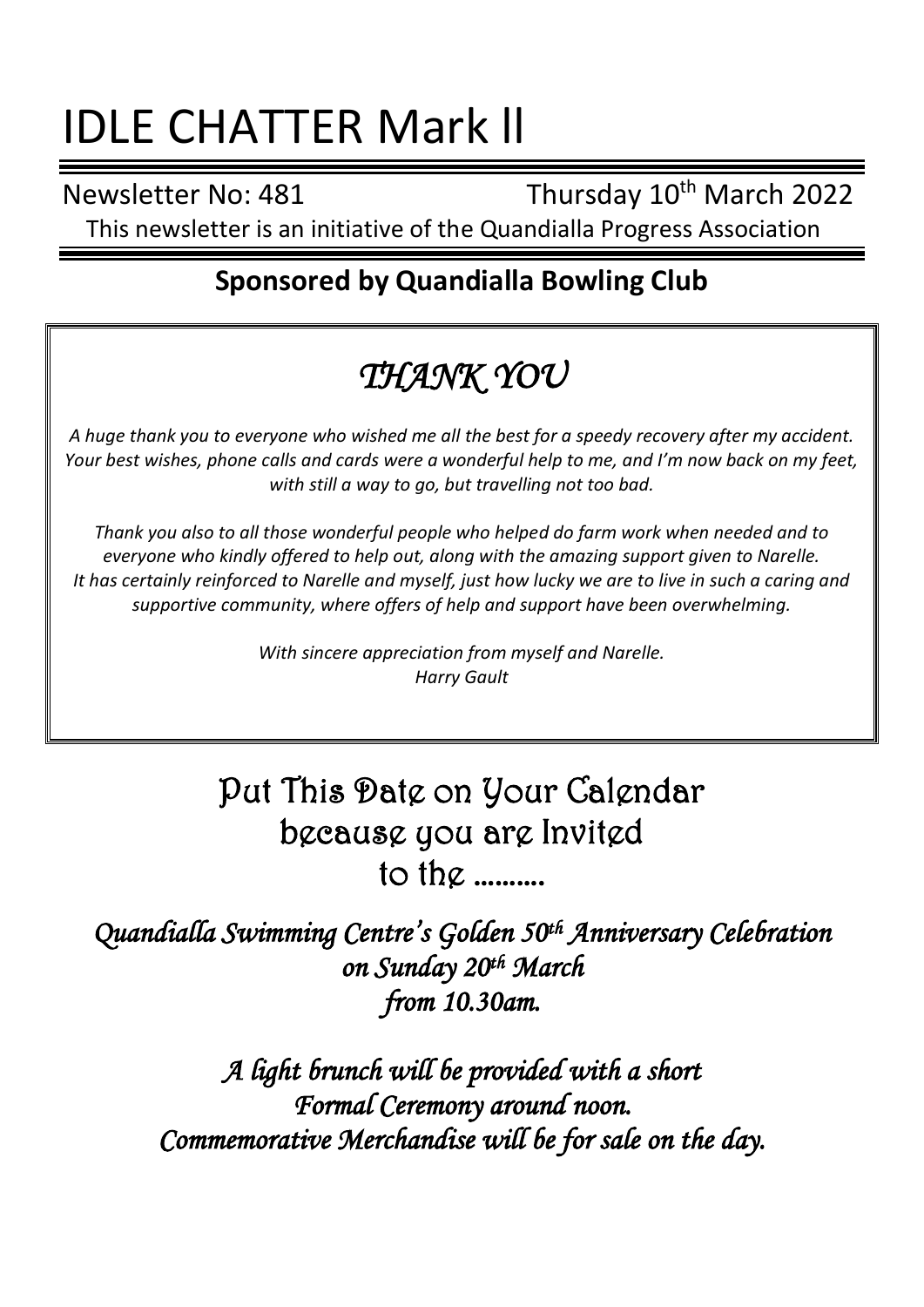## **Betty McCabe's Family have put a book together of Betty's notes and memories.**

#### **An invitation is extended to I.C. Readers who might be interested and would like to join the McCabe Family at their book launch.**

*Betty was born in Quandialla in 1941 to parents Douglass and Hazell Dougall. Betty's grandfather William Millroy Dougall and son, Betty's father Douglass aged 10 arrived in Quandialla when William was appointed the first ganger for the railway in 1912. After working as a jockey and farm hand Douglass followed in his father's footsteps and commenced work on the railway at Quandialla in 1944.*

*Betty and her 5 younger siblings were all raised in Quandialla, went to local schools and later worked in the district, before eventually moving from the area, with a few not moving too far. Betty married a local lad Athol McCabe in 1962 and purchased a property called* 

*"Waterloo" at Barmedman where they raised their family of 3 sons and 1 daughter. Athol and Betty eventually moved to Temora with Athol passing in 2020 and Betty passed away in September 2021.*

I had known Betty for many years and during the Centenary preparations I was in constant contact with Betty and Athol. They were a mine of information regarding past locals, past events and so much more, they were both a great help to me. I would like to take this opportunity to Congratulate Betty's children for completing Betty's work and having it printed.



#### **You are invited to the Book Launch Where: Temora Railway Precinct When: Saturday 26th March 2022 at 11.00am**

Betty and Athol were always prepared when they travelled by taking a chair, thermos and food. With this tradition in mind the family invite you to bring your own chair and a thermos to enjoy while at the park. After the launch you are invited to join the family who will be moving to the Temora Bowling Club for lunch (at your own cost). For further information please phone Peter McCabe on 0458 554 868

#### QUANDIALLA SWIMMING CENTRE END OF SEASON

Will close 13th March 2022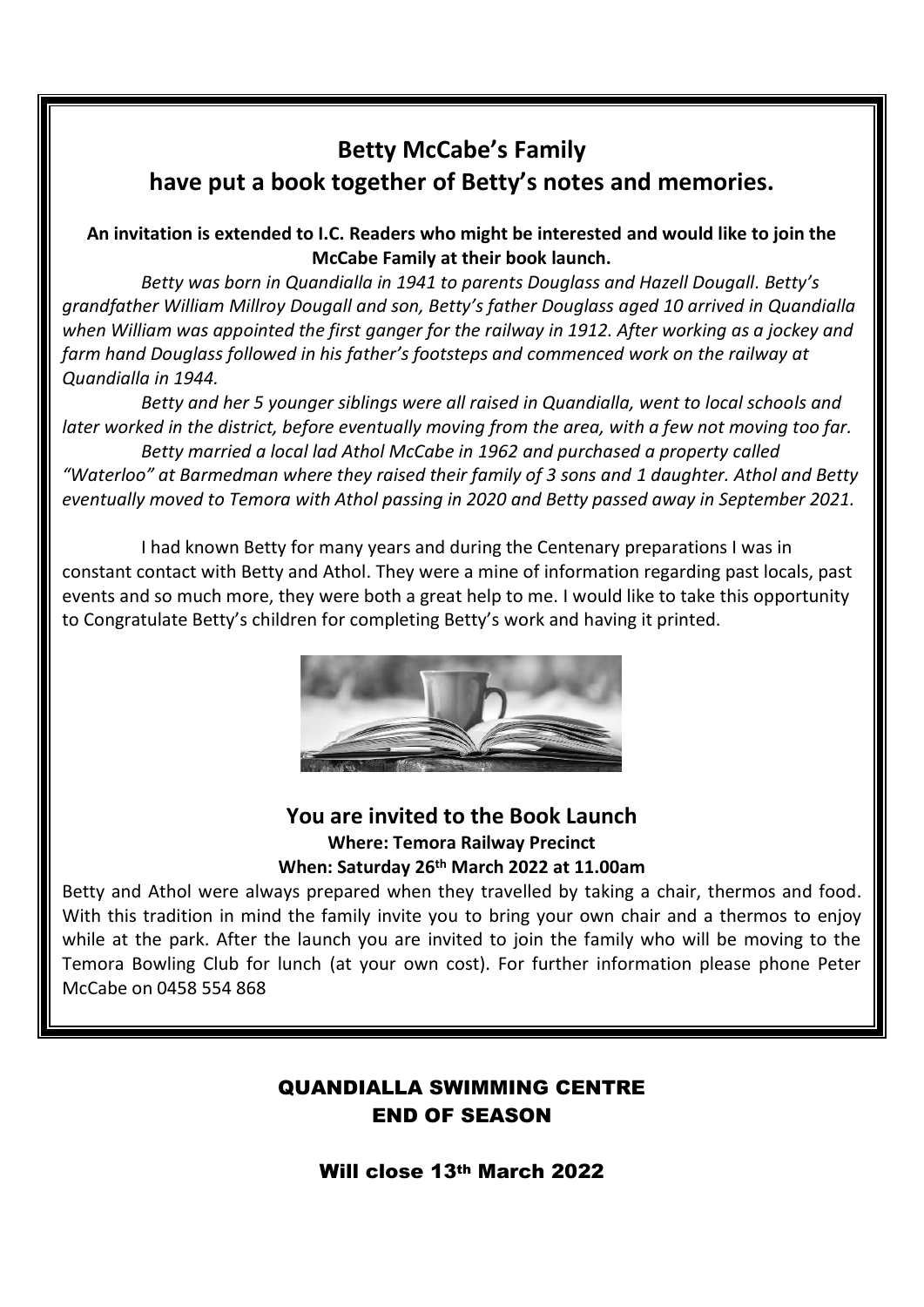## QUANDIALLA FRIDAY NIGHT JACKPOTS:

#### **Bland Hotel Joker Jackpot Draw ………**

The Joker Jackpot was not claimed and this week the jackpot will be \$540, and you have 6 chances to win a meat tray and a chance to choose the Joker Card.

#### **Quandialla Bowling Club Draws …………………..**

The Riverina Club Draw and Members Draw was not claimed last week so this Friday the Riverina Jackpot will be \$1500. The Members Club Draw was claimed by me, it was my lucky night so next week the jackpot will start again at \$50.

> Remember if your badge number is drawn for any of the jackpots YOU MUST BE AT THE CLUB to claim your prize when it is announced.

## *Good Luck Everyone*

#### **Quandialla CWA Branch**

The next General Meeting will be held on Monday 14th March in the CWA Rest Room at 10 o'clock.

AGENDA

Branch and Unit Business

All Welcome. President: Penny Edgerton



#### **BLAND HOTEL**

Open: 12 Midday – Monday to Saturday Meals available from the Bistro Lunch 12 to 2pm & Dinner 6.30pm to 8.30pm Dine In or Take Away & Don't Forget – Pizza Night on Wednesdays.

#### **BIMBI PROGRESS ASSOCIATION**

The next General Meeting of the Bimbi Progress will be held on Monday 21st March at 11.00am. Followed by a cuppa and light lunch. All interested persons welcome

### **QUANDIALLA BOWLING CLUB NEWS**

**Friday 11th March opening at 6pm** –

*Don't forget our Friday Night 12 Tray Meat Raffle and the Members Draw, Riverina Jackpot - \$1500 & Members Draw - \$50*

#### **Sunday 13th March opening at 10 am**

Sunday Papers available.